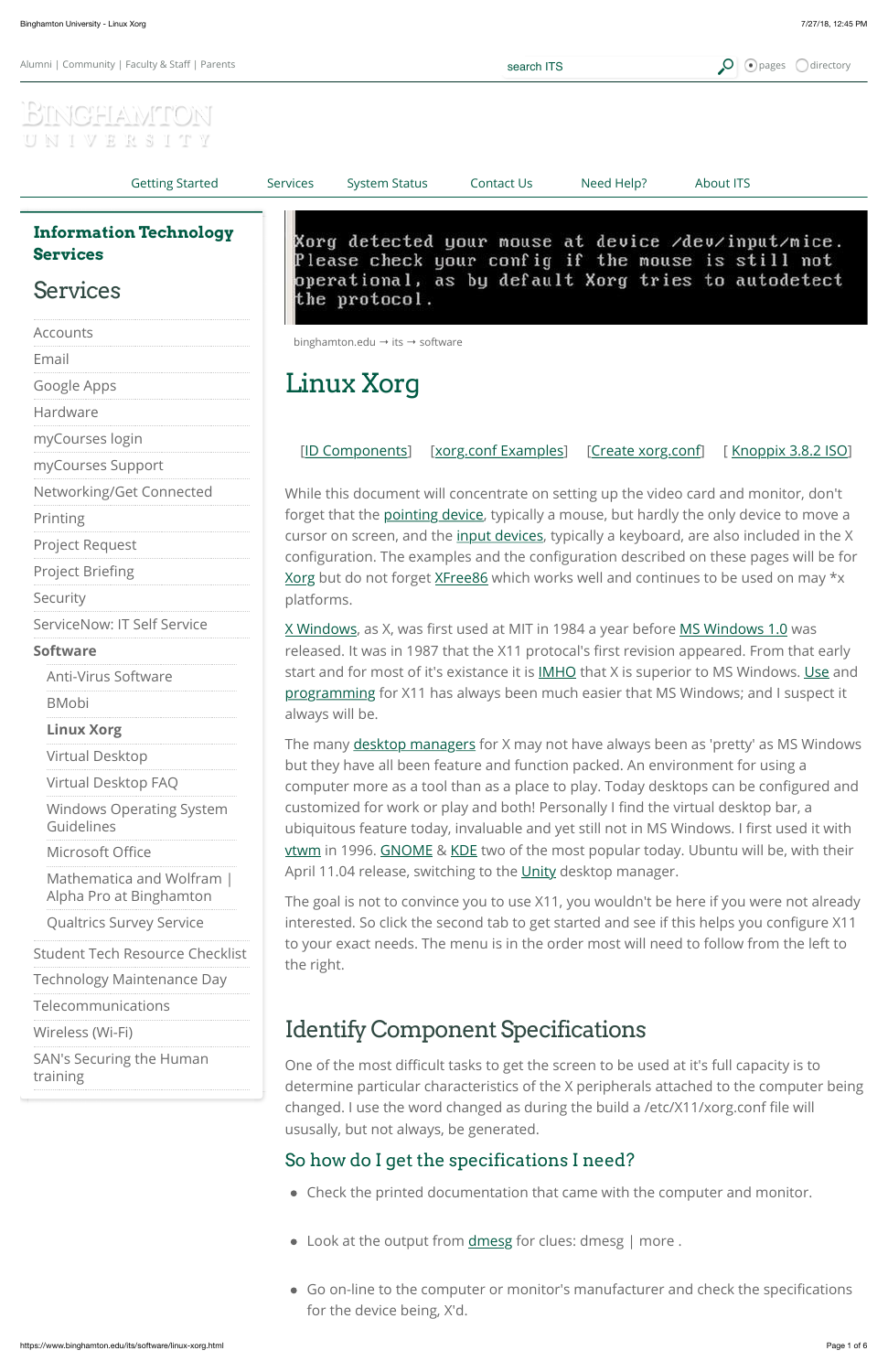For example using the **DELL 'Tag ID'**.

- Run the command *spci* or *shw* | more or *hwinfo* | more. These provide detailed information regarding the components in the box you are working with.
- Download the Knoppix 3.8.2 ISO listed on the last tab at the top of the page and burn the image onto a CD.

Boot from that CD. ( Which is in a [live format](http://en.wikipedia.org/wiki/Live_CD) )

Video is < video card type displayed >, using < X version used displayed > Monitor is < monitor type displayed >< H: ##.#+##.#Khz V: ##.#-##.#Hz>

- 1. boot: < hit return key >
- 2. A small image of [Tux](http://en.wikipedia.org/wiki/Tux) the iconic Linux Penguin mascot will appear in the upper left corner.
- 3. During boot process watch the screen carefully for the following bits of info. Sometimes a 'Ctrl s' will stop the process so you can collect all the info you need to.

This also hangs the boot process so you will need to power down or Ctrl-Alt-Delete!

scanning for device 0 0 0 0

OLD: Host: < Removable Media Model displayed >

Vendor is: < Removable Media Manufacturer displayed >

Type: < DVD or CD-ROM indicated >

Mouse is < mouse type displayed >

Soundcard: < sound card type displayed >

```
 For example H:28.0-96Khz V:50-75Hz -- Most
```
All the descriptors and values below are explained in the **xorg.conf** document page. Still this will take some time to completely understand and confidence to [hack](http://en.wikipedia.org/wiki/Hack) at with will. Modelines are the trickiest to get right but finding and adding the horizontal sync (HorizSync) and the vertical refresh rate VertRefresh and the modes for the monitor will often make the screen resolution hit the max. With those entries missing the best you can get is a mode of 800x600 or even 640x480!

important bit to catch

Using Modes "####x###" "###x###" "###x###"

For example **1024x768" "800x600" "640x480"** --

Next most important bit to catch

The Horizontal and Vertical Refresh rate & and the Monitor Resolution modes are the two sets of information that will let you get a monitor working at its best maximum. BUT it is a good idea to capture everything about all components. Snap a pic with your cell phone camera, if Ctrl s does not stop the boot process.

Note: Now that you have taken the time to collect this information, create a file to save it. I like to use [Open O](http://www.openoffice.org/)ffice to create the file and save in a smallish font. I print the file out and tape it somewhere on the box or laptop so I will have it. You configure a Linux box once, you will configure it again!

# <span id="page-1-0"></span>xorg.conf example files

Computers A, B & C are connected via KVM to the same monitor... each works at max resolution

-- [Generic Example](#page-1-1) -- [Computer A & C Example](#page-3-0) -- [Computer B Example](#page-4-1) --

### <span id="page-1-1"></span>Generic Example

#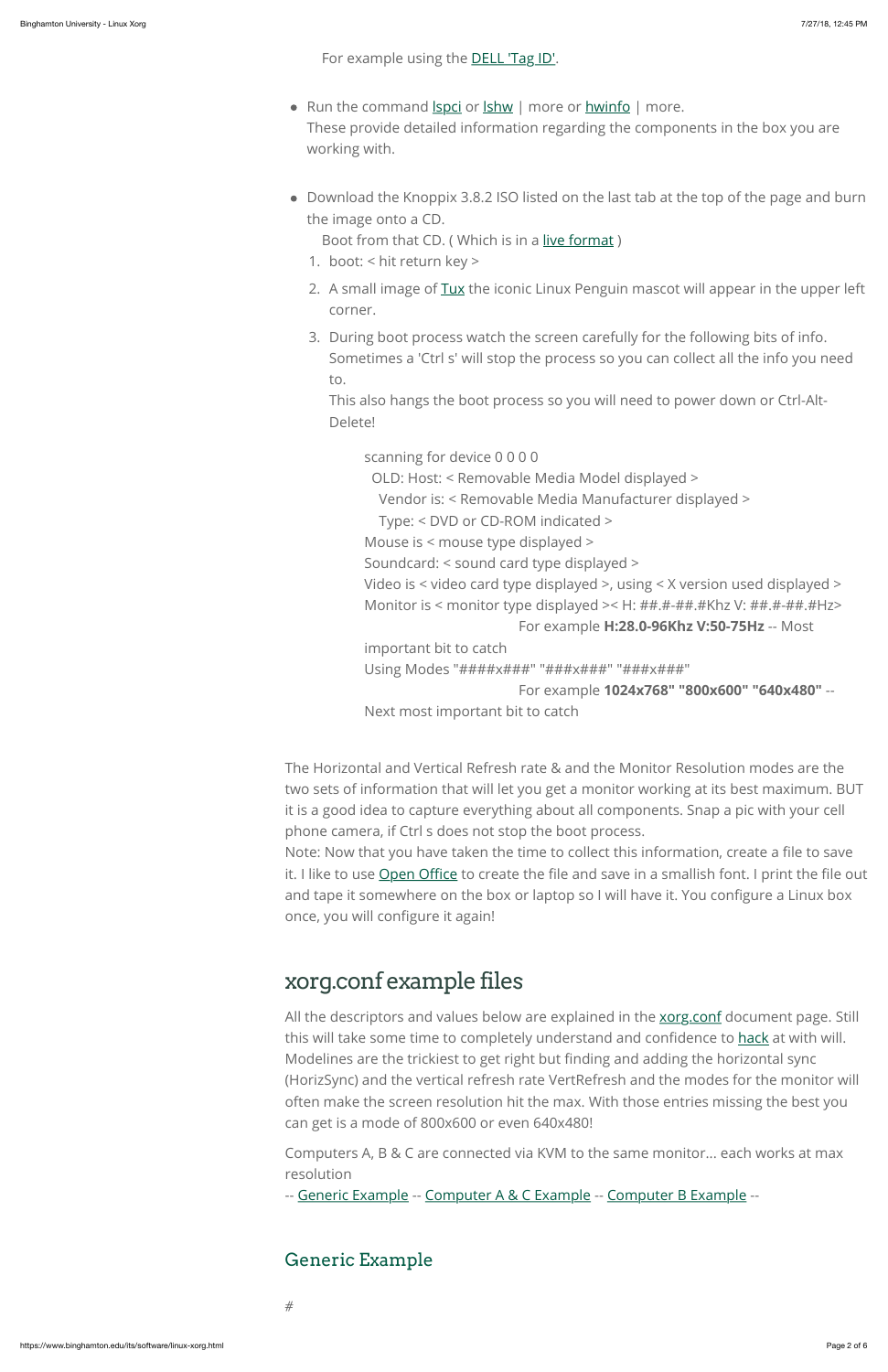#################################################################### ########## # xorg.conf (X.Org X Window System server configuration file) # #################################################################### ########## # # This file was generated by debconf, the Debian X Configuration tool, using # values from the debconf database. # # Edit this file with caution, and see the xorg.conf manual page. # (Type "man xorg.conf" at the shell prompt.) # # This file is automatically updated on xserver-xorg package upgrades \*only\* # if it has not been modified since the last upgrade of the xserverxorg # package. # # If you have edited this file but would like it to be automatically updated # again, run the following command: # " sudo dpkg-reconfigure -phigh xserver-xorg " # #################################################################### ##########  $#$ # The values enclosed by < angle brackets > are the ones to find and fill in. # The values in " double quotes " are usually all that is needed. # # #################################################################### ########## Section "InputDevice" Identifier "Generic Keyboard" Driver "kbd" Option "XkbRules" "xorg" Option "XkbModel" "<usually pc104 or pc105>" Option "XkbLayout" "us" EndSection

```
Section "InputDevice"
```

|            | Identifier            | "Configured Mouse"                   |
|------------|-----------------------|--------------------------------------|
|            | Driver                | "mouse"                              |
|            | Option                | "CorePointer"                        |
| EndSection |                       |                                      |
|            |                       |                                      |
|            | Section "InputDevice" |                                      |
|            | Identifier            | "< Manufacturer Model/Description">" |
|            | Driver                | "< Manufacturer Driver Name>"        |
|            | Option                | "Device" "/dev/< device name>"       |
| EndSection |                       |                                      |
|            |                       |                                      |
|            | Section "Device"      |                                      |
|            | Identifier            | "Configured Video Device"            |
| EndSection |                       |                                      |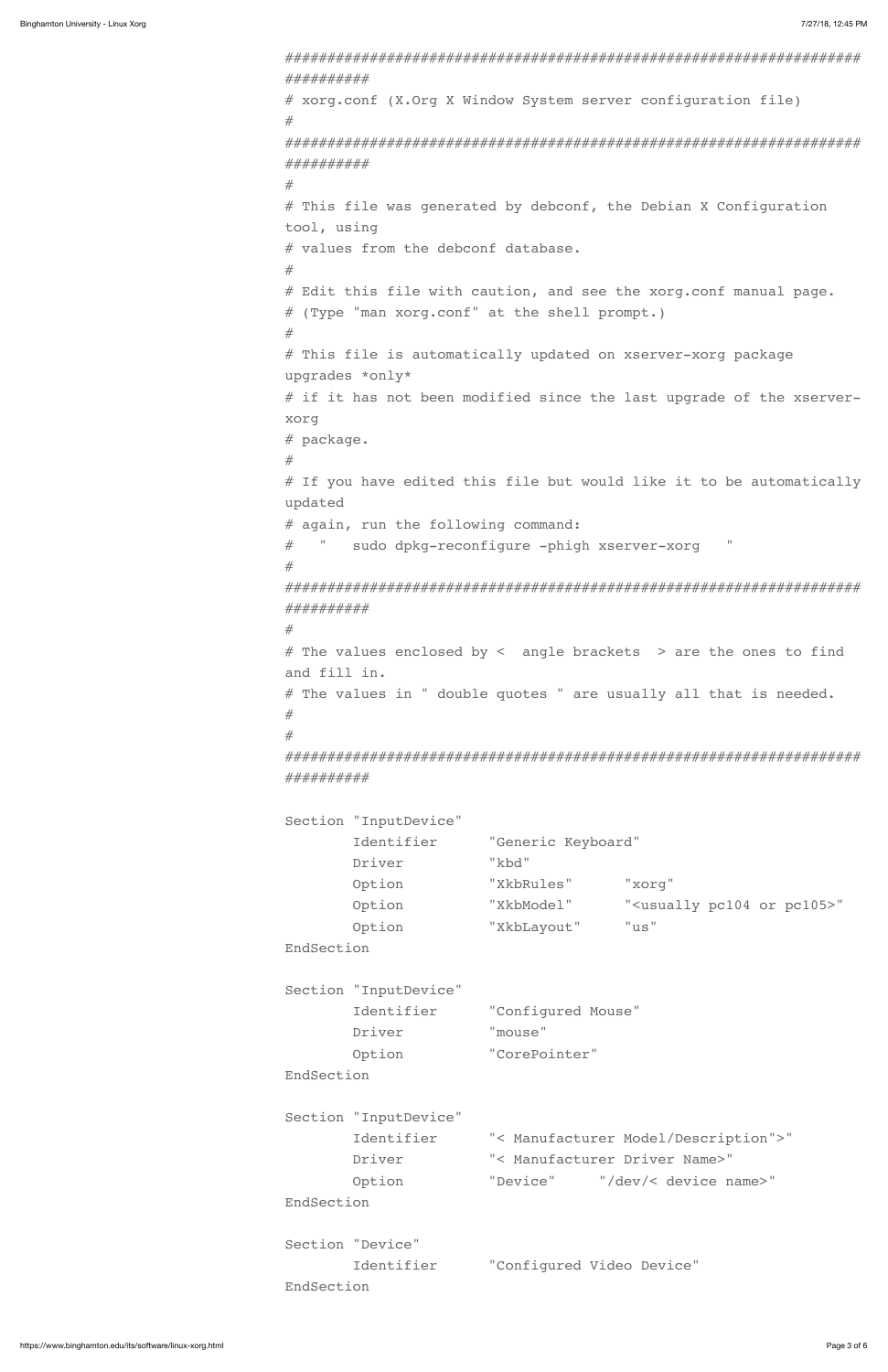```
Section "Monitor"
        Identifier "Configured Monitor"
        VendorName "< Manufacturer Name">"
        ModelName "< Manufacturer Model>"
### EDID information ###
       Modeline "<resolution>" <dotclock> <hdisp> <hsyncstart>
<hsyncend> <htotal> 
                  <vdisp> <vsyncstart> <vsyncend> <vtotal> 
        HorizSync < low number ">-< high number >
        VertRefresh < low number ">-< high number >
EndSection
Section "Screen"
        Identifier "Default Screen"
        Monitor "Configured Monitor"
       Device "Configured Video Device" SubSection
"Display"
              Viewport 0 0
               Depth < bit depth >
               Modes "< highest res >" "< mid-high res >"
"< mid-low res >" 
                             "< lowest res >"
        EndSubSection
EndSection
```

```
# Note that some configuration settings that could be done
previously
# in this file, now are automatically configured by the server and
settings
# here are ignored.
#
# If you have edited this file but would like it to be automatically
```
### <span id="page-3-0"></span>Example A & C

This was hand edited with a great deal of change and test on Computer A (Ubuntu 10.10). Running lspci reports the video chain as ...

VGA compatible controller: Intel Corporation 82945G/GZ Integrated Graphics Controller (rev 02)

00:02.1 Display controller: Intel Corporation 82945G/GZ Integrated Graphics Controller (rev 02)

I decided to just try it in computer C (also Ubuntu 10.10) which has this video card in it VGA compatible controller: nVidia Corporation NV11 [GeForce2 MX/MX 400] (rev b2) It worked the first time.

updated

# again, run the following command:

# sudo dpkg-reconfigure -phigh xserver-xorg

Section "Device" Identifier "Configured Video Device" EndSection

Section "Monitor" Identifier "Configured Monitor" VendorName "Dell" ModelName "2209WAF" Modeline "1680x1050" 187.00 1680 1800 1976 2272 1050 1053 1059 1099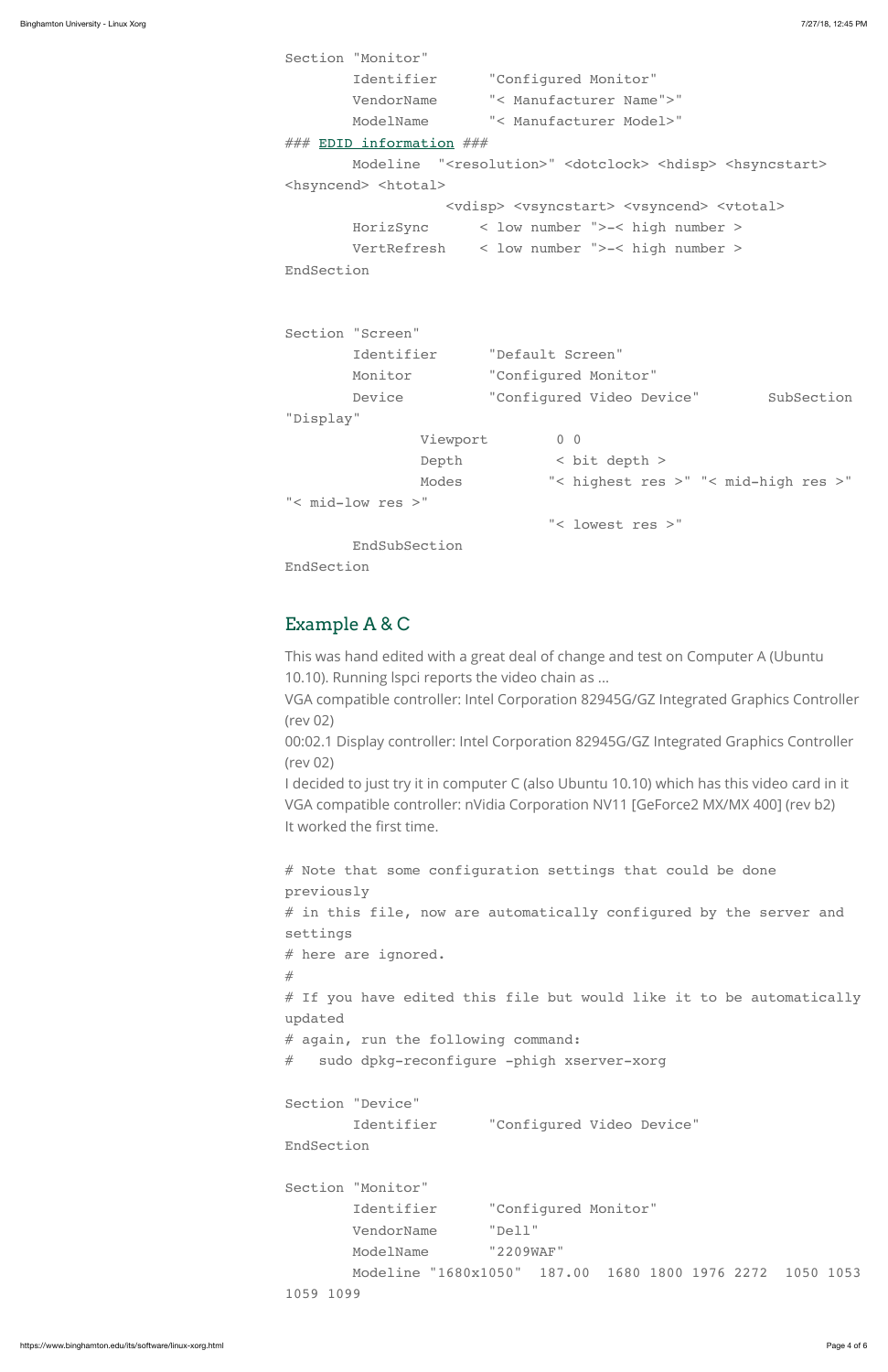```
 Modeline "1680x1050" 174.00 1680 1800 1976 2272 1050 1053
1059 1096
        Modeline "1680x1050" 146.25 1680 1784 1960 2240 1050 1053
1059 1089
       HorizSync 30-83
       VertRefresh 56-75
EndSection
Section "Screen"
        Identifier "Default Screen"
       Monitor "Configured Monitor"
        Device "Configured Video Device"
        SubSection "Display"
              Viewport 0 0
               Depth 24
               Modes "1680x1050" "1440x900" "1360x768" 
"1280x1024"
        EndSubSection
EndSection
```
### <span id="page-4-1"></span>Example B

I believe this was generated during the install, however it could have been generated by a dpkg-reconfigure -phigh xserver-xorg run.

Running lspci finds the following for this machine (which is running Ubuntu 10.04.1 LTS). VGA compatible controller: nVidia Corporation NV11 [GeForce2 MX/MX 400] (rev b2) video card. This simple xorg.conf works for that machine. An older release of Ubuntu uses a simpler xorg.conf file. Go figure. I have not tried this in machine C which uses the same video card at the newest release of Ubuntu (last quarter of 2010, that is).

```
Section "Screen"
        Identifier "Default Screen"
        DefaultDepth 24
        Option "AddARGBGLXVisuals" "True"
EndSection
Section "Module"
        Load "glx"
EndSection
Section "Device"
        Identifier "Default Device"
        Driver "nvidia"
        Option "NoLogo" "True"
```
EndSection

# <span id="page-4-0"></span>Create a /etc/X11/org.conf file

At first glance the /etc/X11/org.conf is dense and confusing. But only till you have digested the content here. It is in fact a well organized file with a good layout scheme. [This gives detail](http://www.x.org/archive/X11R6.8.0/doc/xorg.conf.5.html) to the content and layout of xorg.conf. This is an older but still useful offical [ubuntu page](https://wiki.ubuntu.com/X/Config) that has a good example [\(used here\)](http://curubuntu.cc.binghamton.edu/XORG/example-xorg_conf.html) to the content and layout of xorg.conf.

If you want to try a quick method that often has success try this command: /usr/bin/dpkg-reconfigure -phigh xserver-xorg .

If you need or just desire a manual creation of the file you should print out the example xorg.conf as a reference. You should have the information you collected (using the